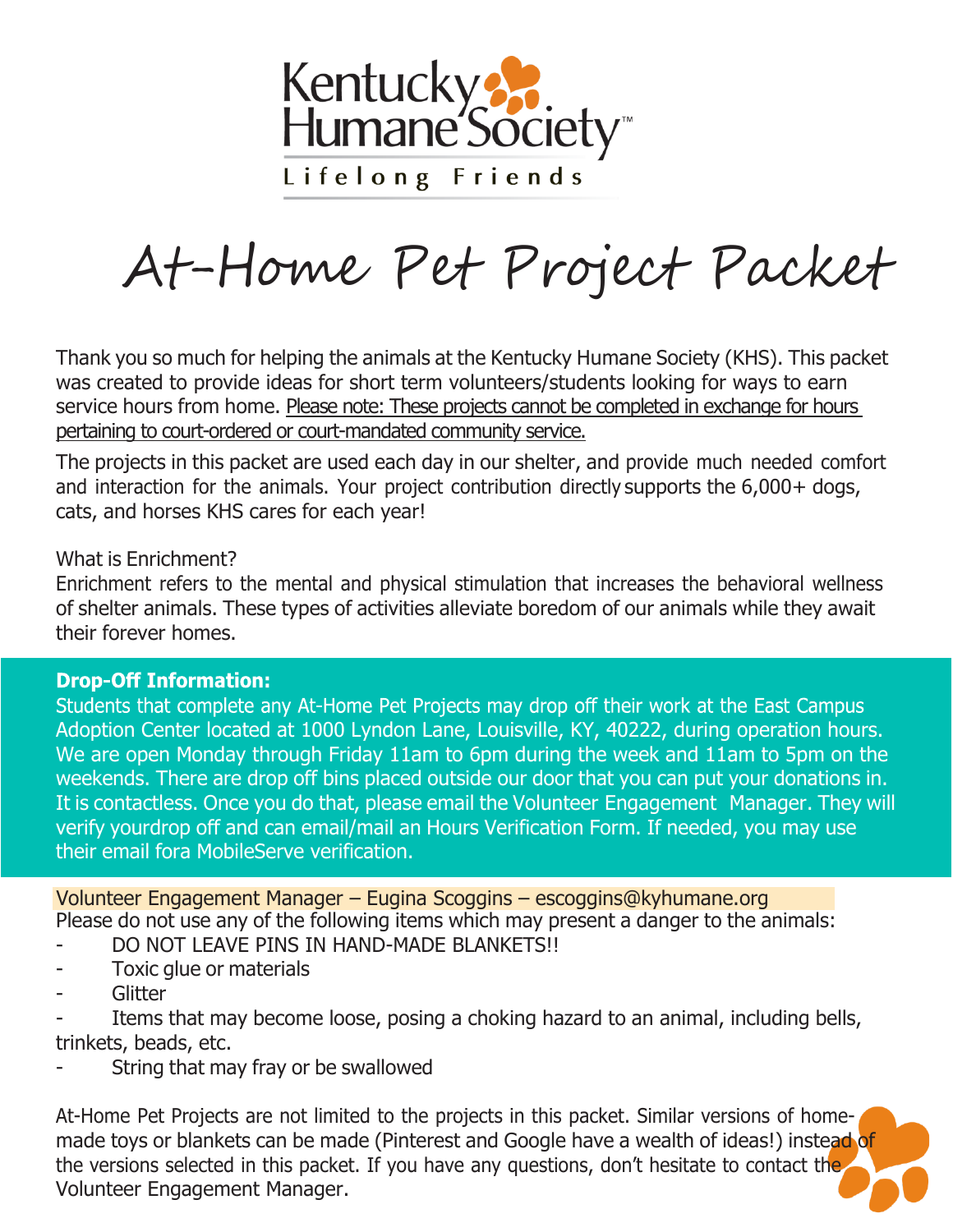#### **Sock Fish Catnip Toy (24 Sock Fish = 2 hrs.)**



Supplies: socks, scissors, non-toxic markers, cat nip Instructions:

- Roll an  $8\frac{1}{2}$  by 11 inch piece of paper into a cone for a funnel; secure with tape.
- Insert funnel into sock, and fill halfway with catnip.
- Knot sock just above filling.
- Using a non-toxic marker, give it some fun eyes and a mouth

#### **Catnip Fish Toy (24 Fish Toys = 6 hrs.)**



Supplies: pencil, fabric, pins, pinking shears, cotton batting or wool scraps, piece of paper, catnip, needle and thread, upholstery needle and this sturdy twine for hanging

Instructions:

Draw and cut out fish shape. A 1/4 inch seam allowance needs to be added to the fish shape. Trace the fish shape onto two layers of fabric. Cut out shapes.

- Pin right sides together. Sew seam, and leave  $1\frac{1}{2}$  inch opening for filling.
- Trim seams with pinking shears.
- Turn right side out and press the seams flat.

Stuff with cotton batting or wool scraps until firm. Shape a piece of paper into a funnel, and use it to add 1-2 tablespoons of dried catnip or to fill the whole toy with catnip.

Hand stitch the opening closed.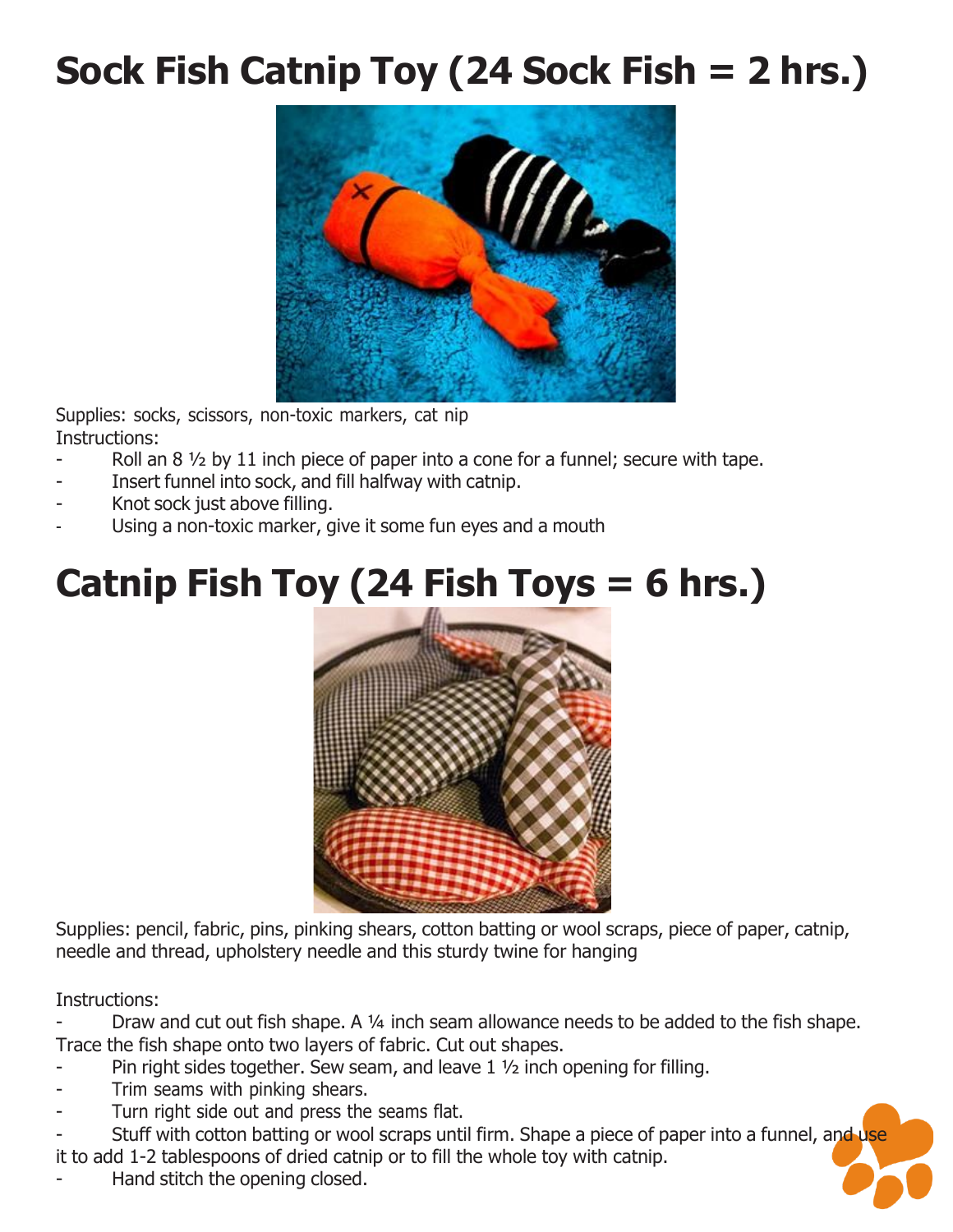### **Catnip Mouse (24 Catnip Mice = 6 hrs.)**

Supplies: catnip mouse template, felt, stuffing, rope, catnip, scissors, hot glue gun and hot glue sticks, extra felt (optional for ears)

Instructions:

Cut out tear drop and oval below to use as your pattern.



- Trace patterns on felt and cut out- three tear drop and two ovals.
- Glue the top edges of the side pieces to each other. Glue the bottom piece of felt to the bottom of the side pieces. Be sure to leave an opening in the back to insert stuffing.

For your stuffing, use cotton batting and catnip. Cut a piece of rope for the mouse's tail and stuff the back of the mouse. Seal with glue, and glue on ears. To add eyes, use a marker.

#### **No Sew Fleece Blanket (48inx60in Blanket = 4 hrs. and 21inx15in Blanket = 2 hrs.)**

Supplies: two pieces of fleece - 48inches x 60inches for an adult dog blanket or 21inches x 15inches for an adult cat blanket, scissors

Instructions:

- Lay the two pieces of fleece wrong sides together.
	- Use your scissors to cut 3 inches into your fleece, one inch apart, on all four sides of the blanket



Tie all cut strips with the strips directly below. Tie using a double knot and pull tight so they don't untie in the wash. MAKE SURE TO REMOVE ANY PINS USED TO KEEP BLANKET HALVES IN PLACE





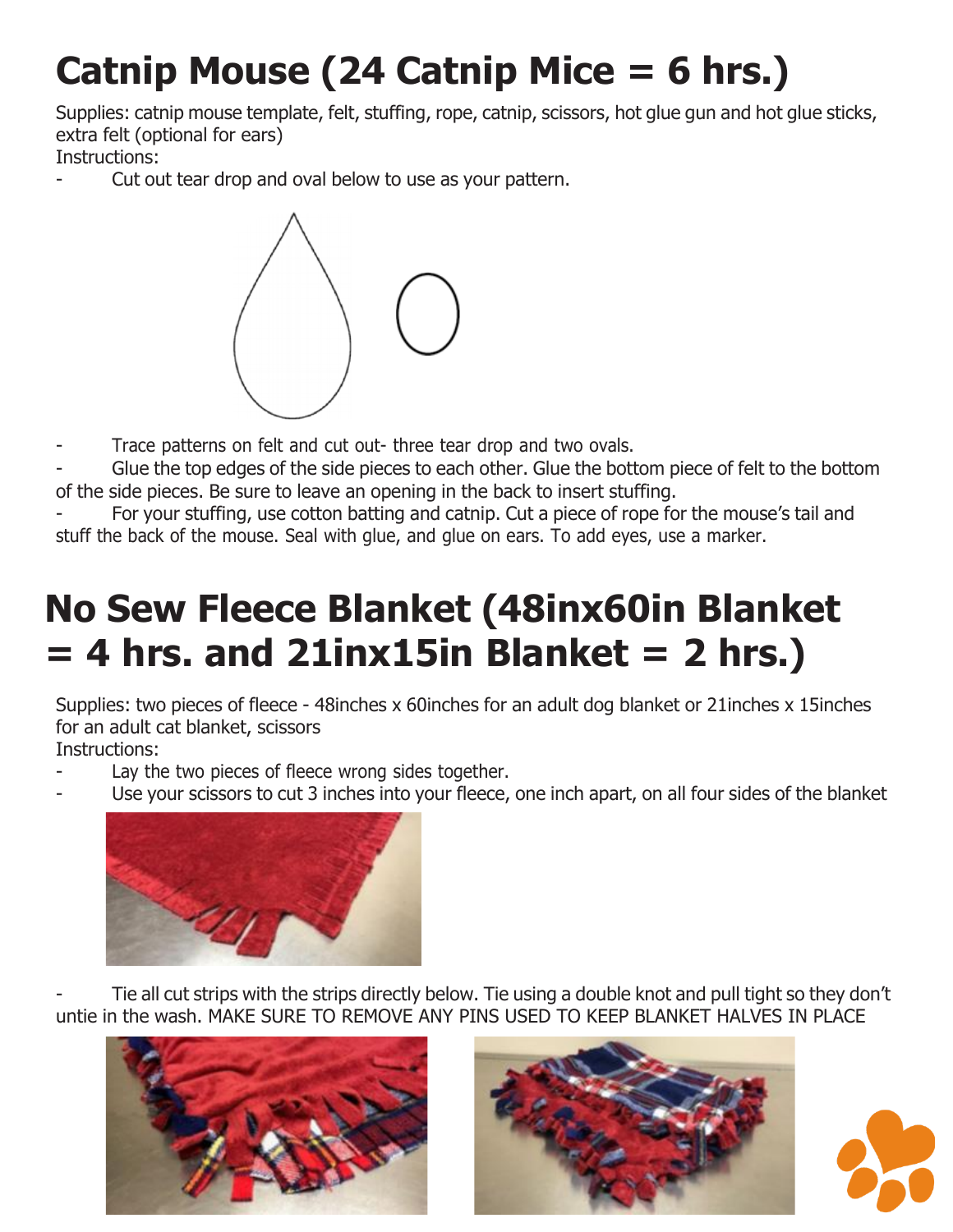### **Fleece Braided Tug Toys (10 Toys = 2hrs.)**

Supplies: Fleece, fabric Scissors, yardstick Instructions:

- Using yard stick cut three to six strips of fleece.
- Gather strips of fleece and tie large knot at one end.
- Separate fleece strips into three sections then braid.
- Leave enough fleece at the other end to tie knot.

Note: Fleece braids can vary in width and length. Longer ones (3-4 feet) are really nice as they can be attached to the puppy kennels and pups can pull on them.



### **PVC Treat Stick (5 treat sticks = 5 hrs.)**

Supplies: 1 foot of 2inch PVC pipe or 8inches of 1 ½inch PVC pipe, 2 FIPT fittings (to match the PVC pipe size), 2 ABS DMW MIPT Cleanout plugs, 5/8inch drill bit, drill, file/sandpaper, glue (optional) Instructions:

Drill 5-6 holes in PVC pipe using 5/8 drill bit



- Attach FIPT fittings onto the ends of PVC pipe. Glue if necessary.
- Remove all burrs by smoothing out with sandpaper.
- Screw the cleanout plugs into the FIPT fillings (to prevent treats from falling out of sides)

For more information, please visit:<http://www.instructables.com/id/How-to-Make-PVC-Pipe-Dog->Enrichment-Toys/

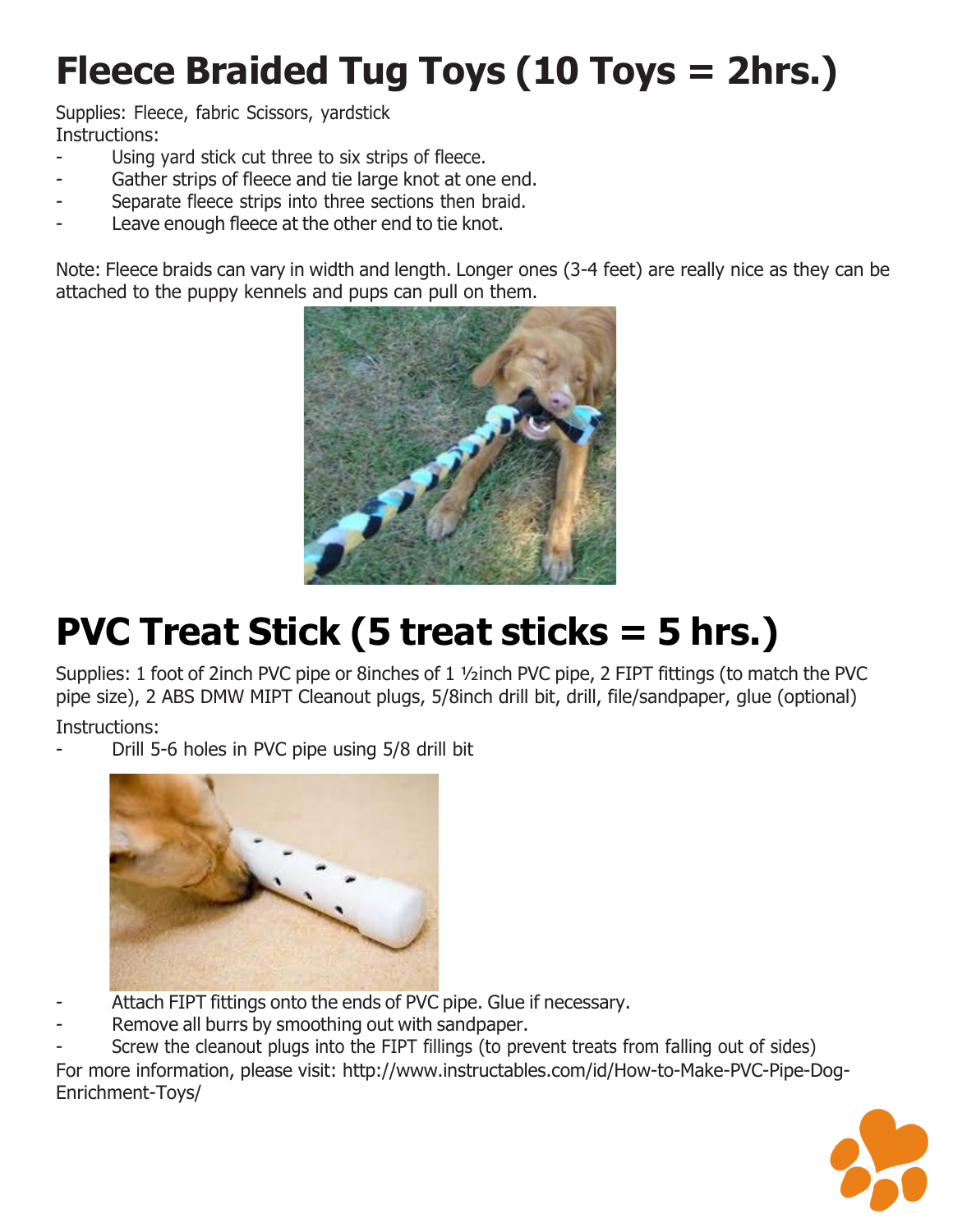#### **Tissue Box Puzzle Toy (5 toys = 2 hrs.)**

Supplies: empty tissue box, non toxic glue, 14 toilet paper rolls per toy, plastic wrap

Instructions:

- Cut the top rectangle off the tissue box
- Glue toilet paper rolls inside the tissue box until the box is full.

Wrap top of box in plastic wrap for transportation (note: this will be removed before cats play with puzzle toy)



## **Pom Pom Toy for Cats (10 toys = 1 hr.)**

Supplies: yarn, scissors

Instructions:

- Hold an end of yarn in the palm of your hand. Wrap the string around and around your fingers, looping it at least 50 times.



- Slide the looped yarn off your fingers and tie around the center with a separate small length of yarn.

- Work scissors through the looped sides of the yarn and cut, creating the pom-pom. Trim around the pom pom as needed to make it more neat.

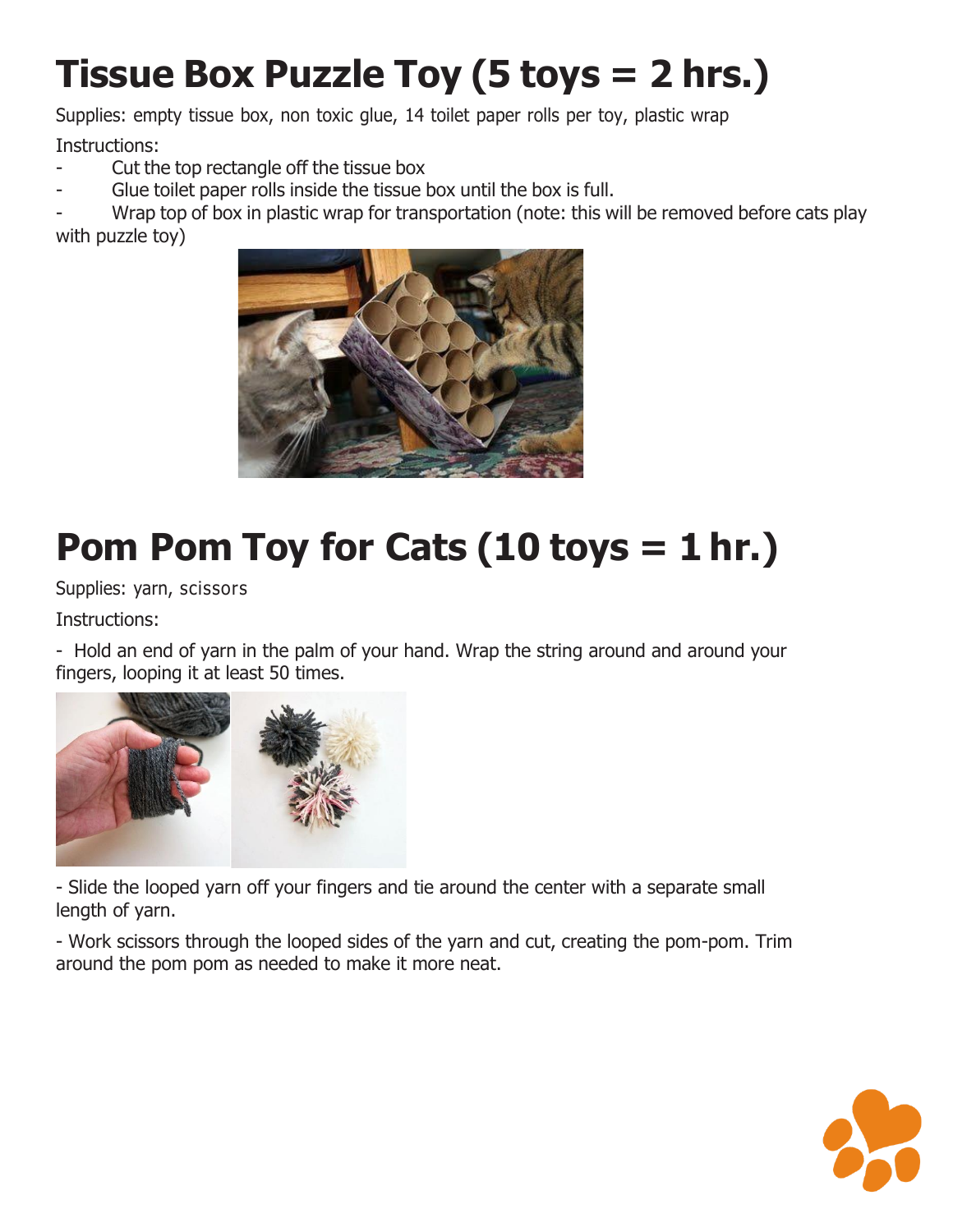# **Paper Roll Puzzle Toys for Cats (20 toys = 2 hrs.)**

#### **Option One**

Supplies: toilet paper roll, scissors

Instructions:

- Cut around the edge of the roll about halfway to the middle section. Make cuts every 4cm.

Fold back trimmed sections to create a fun and interactive texture.



#### **Option Two**

Supplies: toilet paper roll or paper towel roll, scissors

Instructions:

- Cut roll into rings
- Overlap the rings to make a ball.